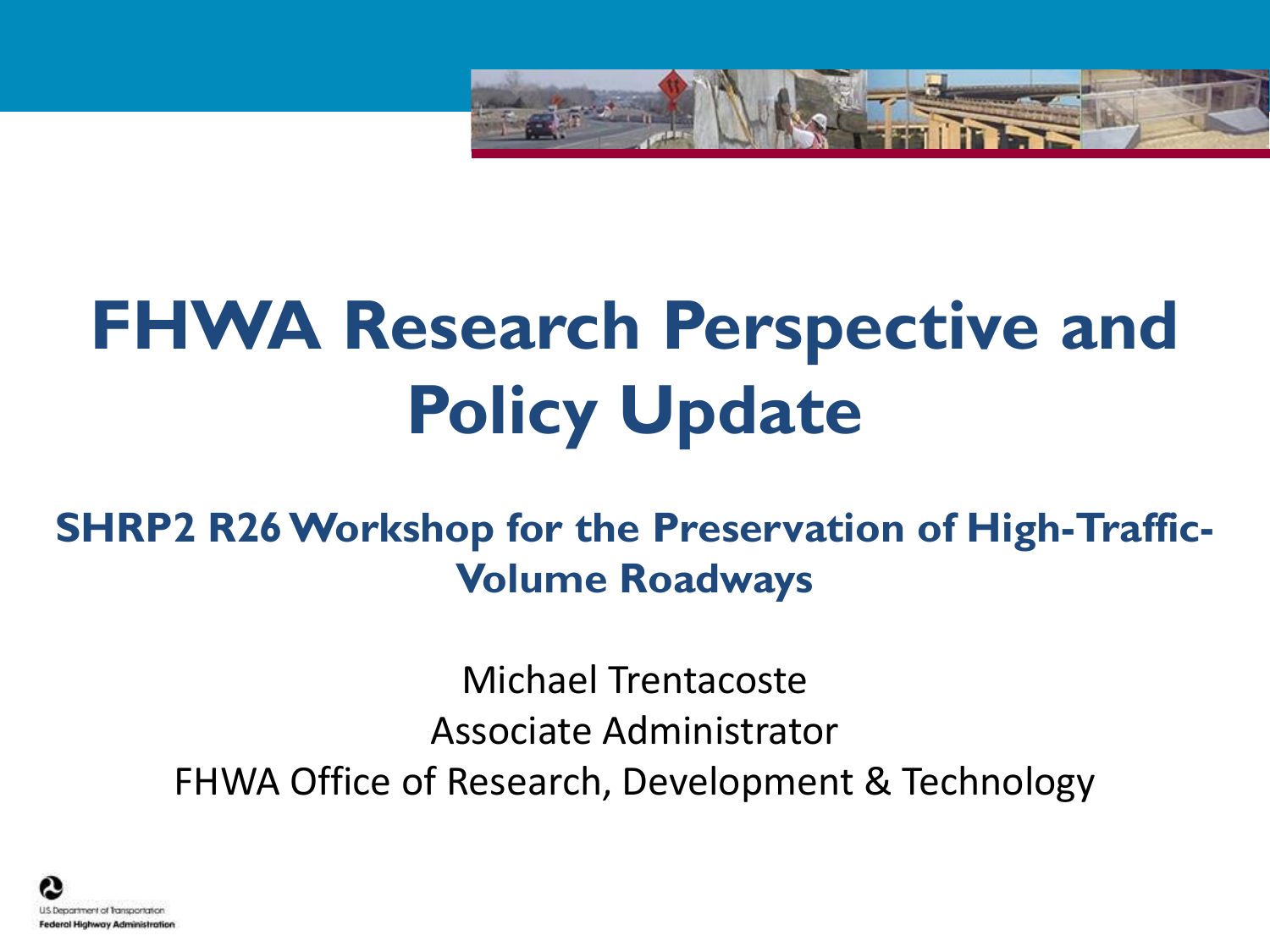

Other SHRP2 Pavement Implementation Activities

- Guidelines for the Preservation of High-Traffic-Volume Roadways (R26)
- Tools to Improve PCC Pavement Smoothness During Construction (R06E)
- Precast Concrete Pavements (R05)
- Performance Specifications for Rapid Renewal (R07)
- New Composite Pavement Systems (R21)

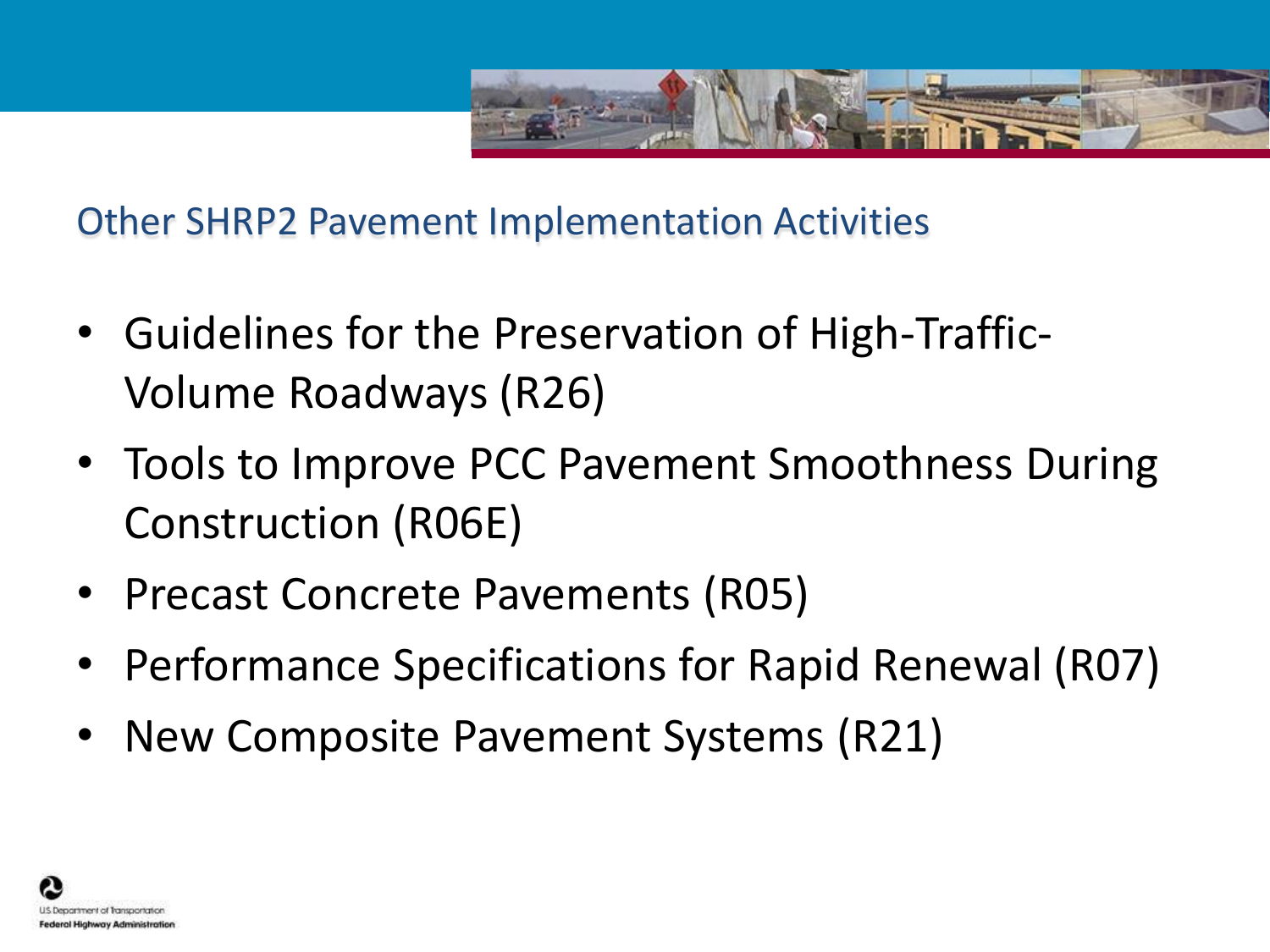

Regulation, Policy, Guidance

- Rule Making Contact: stephen.gaj@dot.gov or 202 366 1336
	- Asset Management
	- Pavement Performance Measures
- Clarification Memo: Preservation and Preventive Maintenance - Contact: bryan.cawley@dot.gov or 202 366 1333)

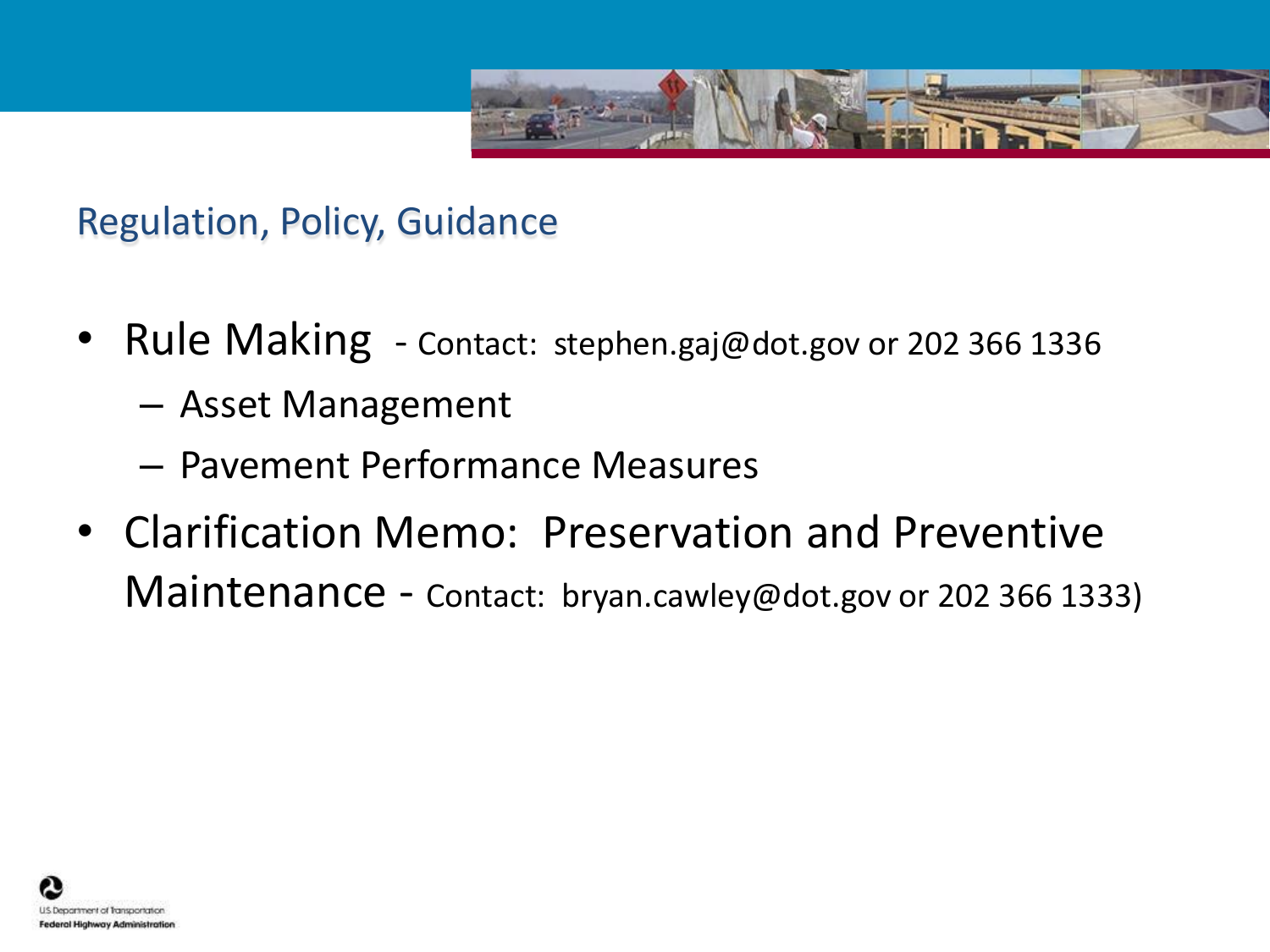

Accelerated Implementation and Deployment of Pavement Technologies – Selected Activities

- Pavement Sustainability Reference Guide
	- gina.ahlstrom@dot.gov or 202 366 4612
- Rubber Asphalt Best Practices Guide
	- matthew.corrigan@dot.gov or 202 366 1549
- Optimization of Pavement Overlays for Preservation
- Highway Materials Engineering Course
	- michael.rafalowski@dot.gov or 202-366-1571

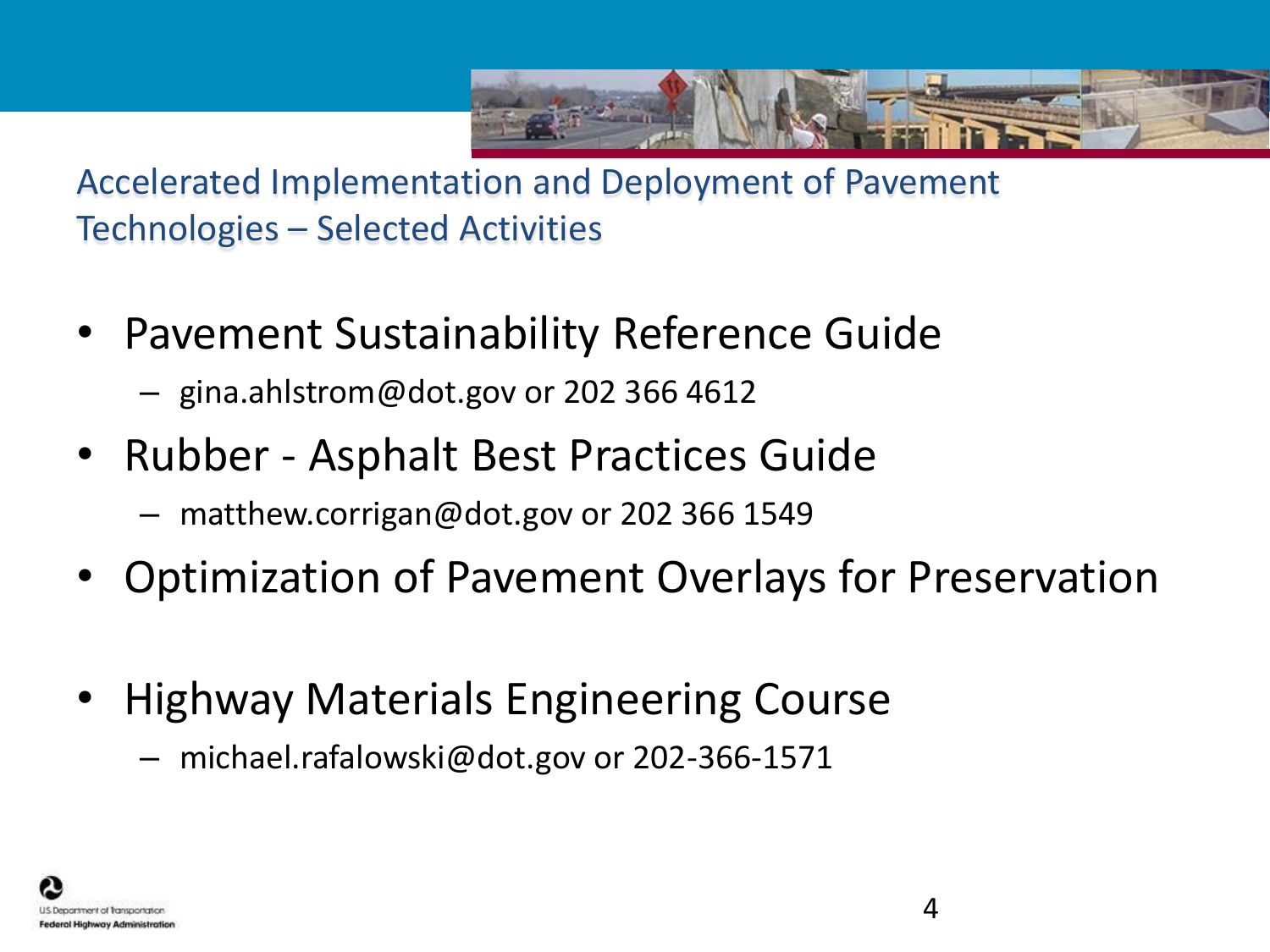

### Every Day Counts

- Latest Accelerated Innovation Deployment Demonstration Grants
	- Alabama
	- Iowa
	- Oklahoma
	- Vermont
	- Washington
- Announcement of EDC Round 3 Innovations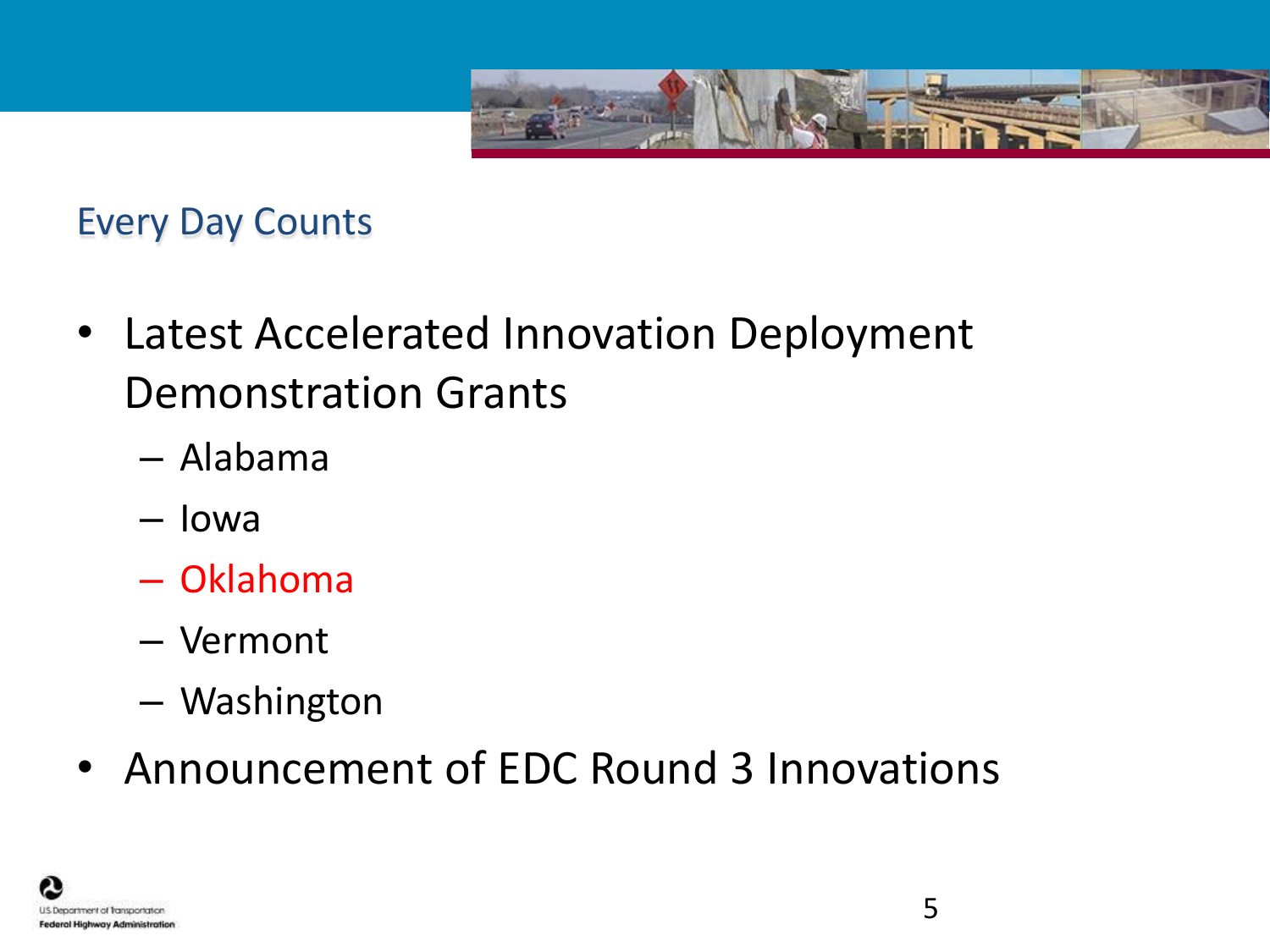

EDC-3 Innovations – A Sample

- Locally Administered Federal-Aid Projects: Stakeholder Partnering
- 3D Engineered Models: Schedule, Cost, and Post-Construction
- Improving DOT and Railroad Coordination (SHRP2 R16)
- Geosynthetic Reinforced Soil Integrated Bridge System
- e-Construction
- Smarter Work Zones
- Ultra-High Performance Concrete Connections for Prefabricated Bridge Elements



http://www.fhwa.dot.gov/everydaycounts/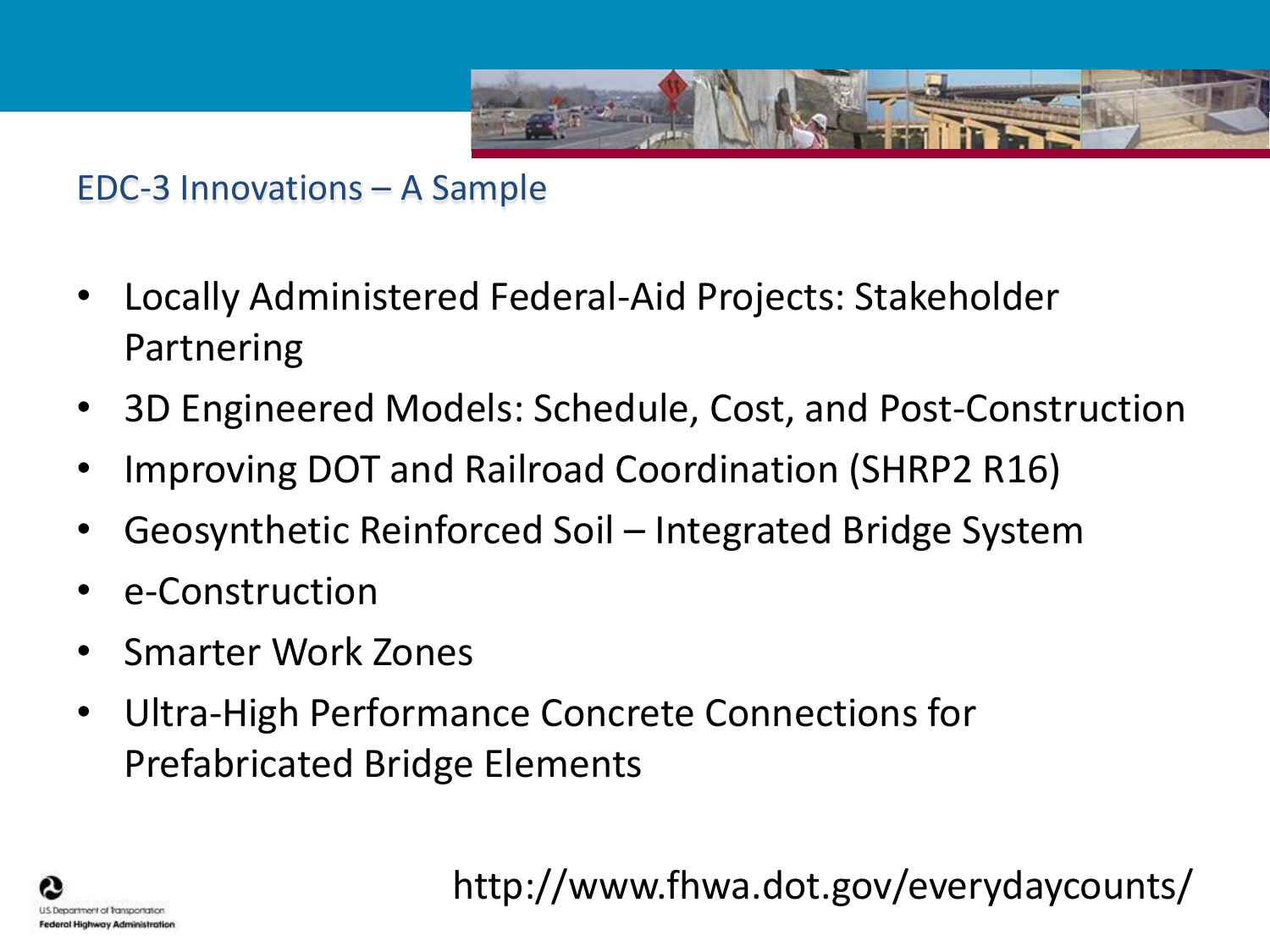

# Research

- Sustainable Pavement Solutions for Utility Cuts
	- Contact: morgan.kessler@dot.gov, 202-493-3187
- Snowplow Guidance Systems
	- Contact: morgan.kessler@dot.gov, 202-493-3187
- Integrating 3D Models into Asset Management
	- Contact: morgan.kessler@dot.gov, 202-493-3187
- Potential LTPP Preservation Experiment
	- Contact: jack.springer@dot.gov, 202-493-3144

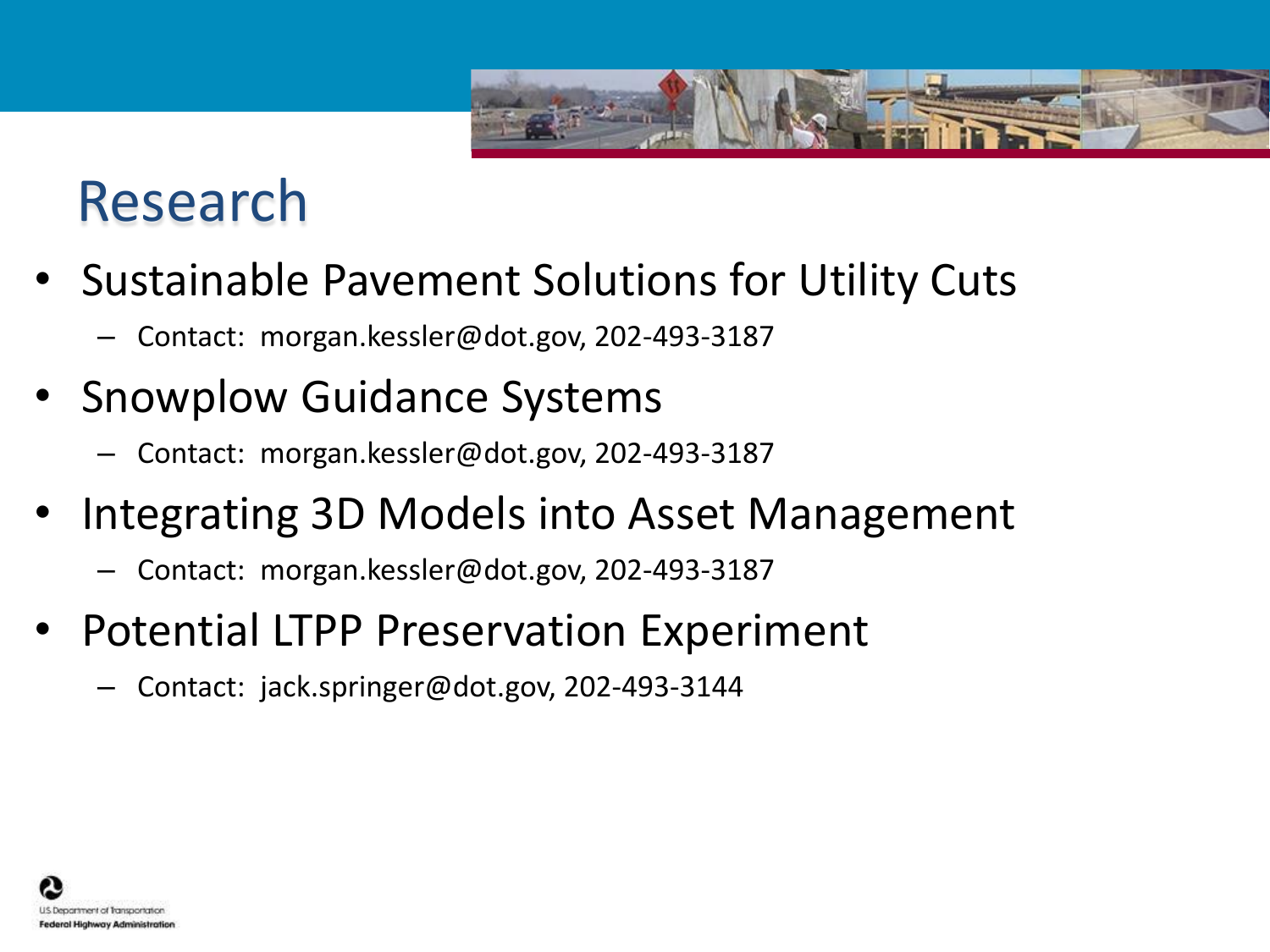

FHWA's R&T Agenda

- In SAFETEA-LU, Congress designated funding, structure and earmarks to certain external entities
- MAP-21 provides FHWA with flexibility to structure a comprehensive R&T program that aligns with highway transportation needs and supports performance goals
- The new FHWA R&T Agenda website shows how the R&T program is aligned to address six major national highway challenges

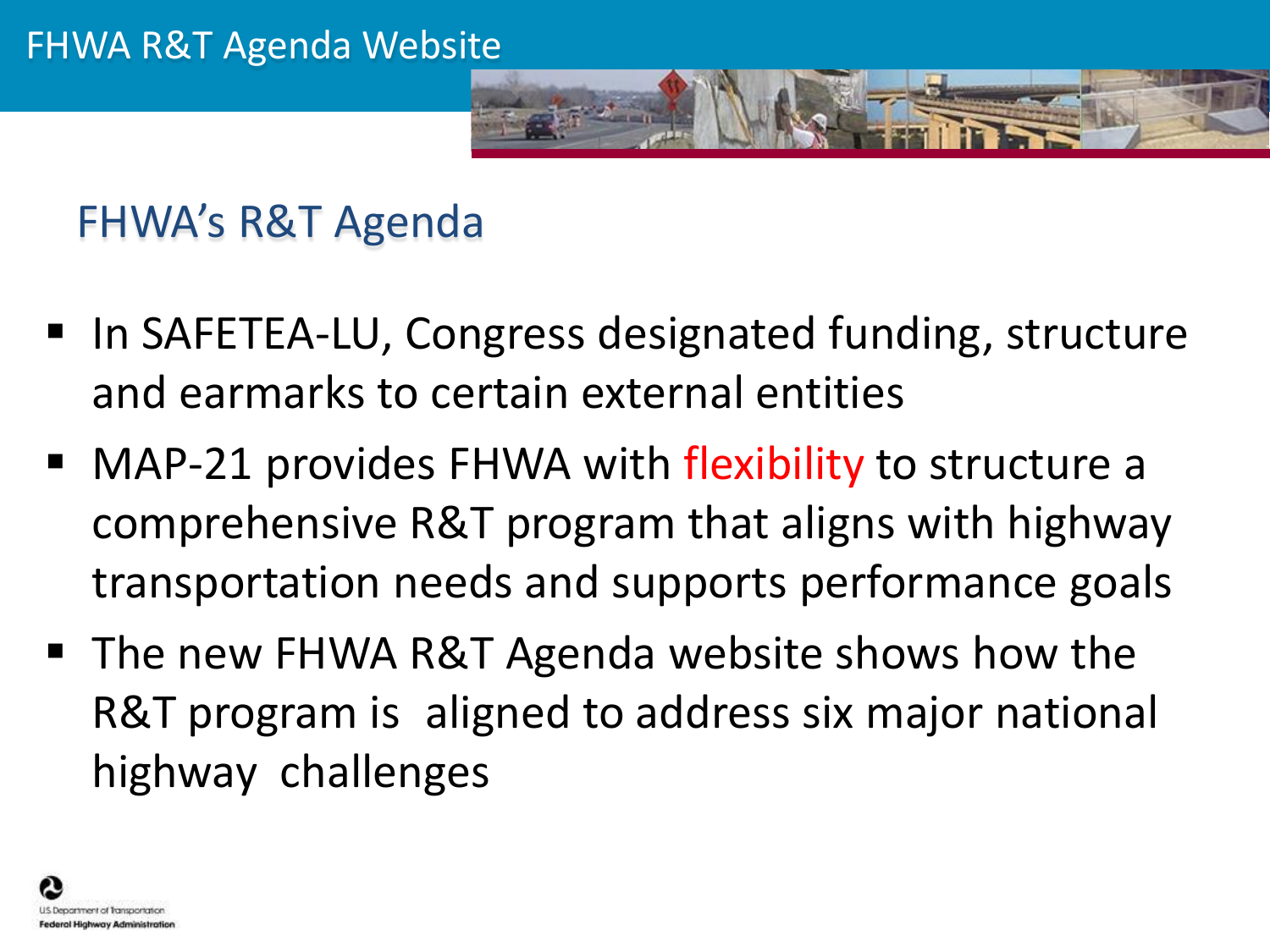

FHWA R&T Agenda Website Overview

# *The website is designed to:*

- Tell the FHWA R&T story what we do & why
- Provide high-level overview & context of FHWA R&T
- Show the cross-cutting work of FHWA offices
- Improve transparency of the FHWA R&T portfolio to stakeholders
- **Provide a web-based mechanism for stakeholder** input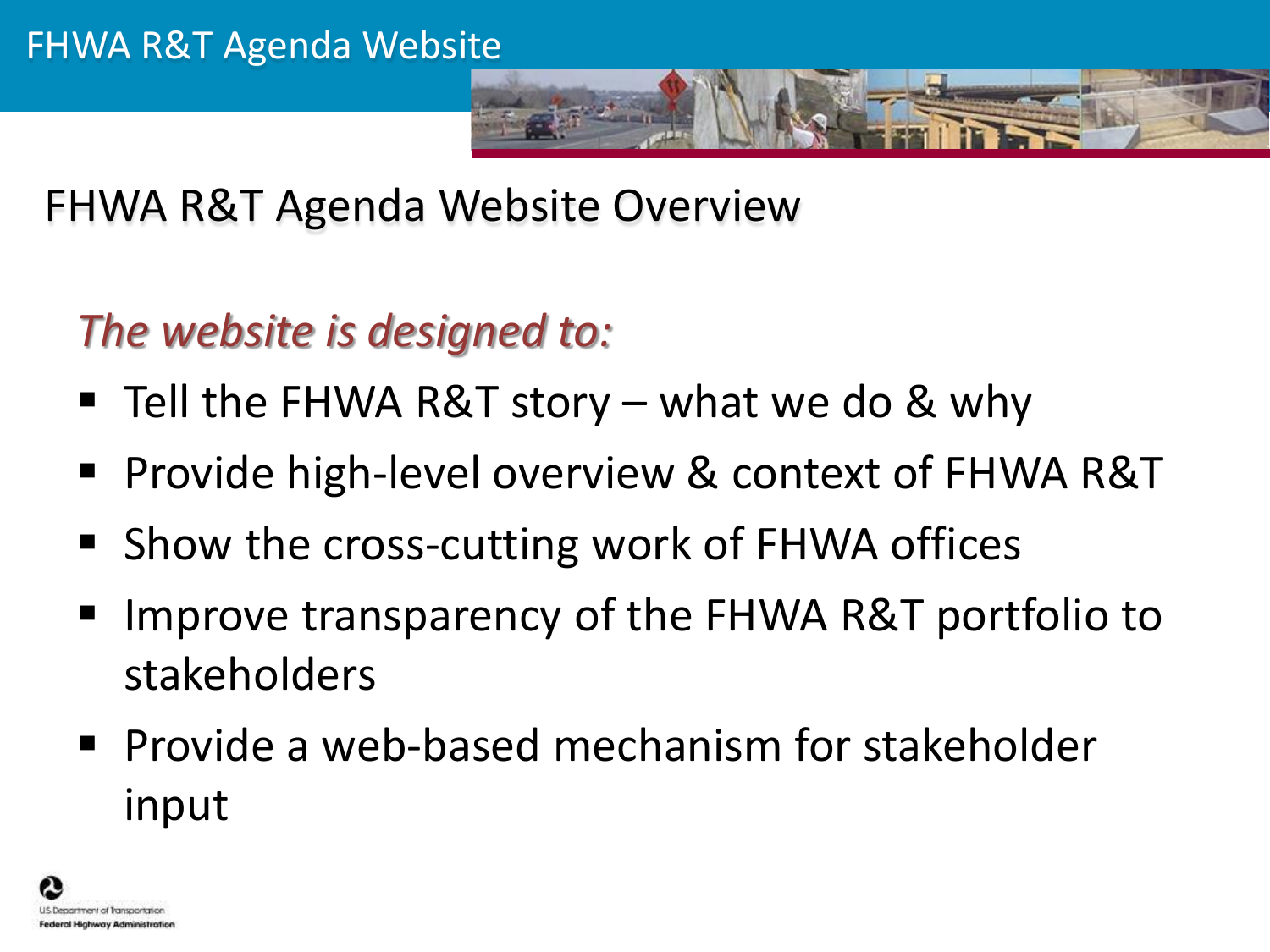

# Presents FHWA's R&T Agenda from two perspectives – *challenges* and *program* areas

### **Major, national-level challenges**:

- **Advancing Safety**
- **Enhancing System Performance**
- **Improving the Mobility of People and Goods**
- **Maintaining Infrastructure Integrity**
- **Promoting Environmental Sustainability**
- **Preparing for the Future**

#### **Program areas:**

- **Safety**
- **Policy**
- **Operations**
- **Innovative Program Delivery**
- **Infrastructure**
- **Planning and Environmental**
- **Federal Lands**
- **Exploratory Advanced Research**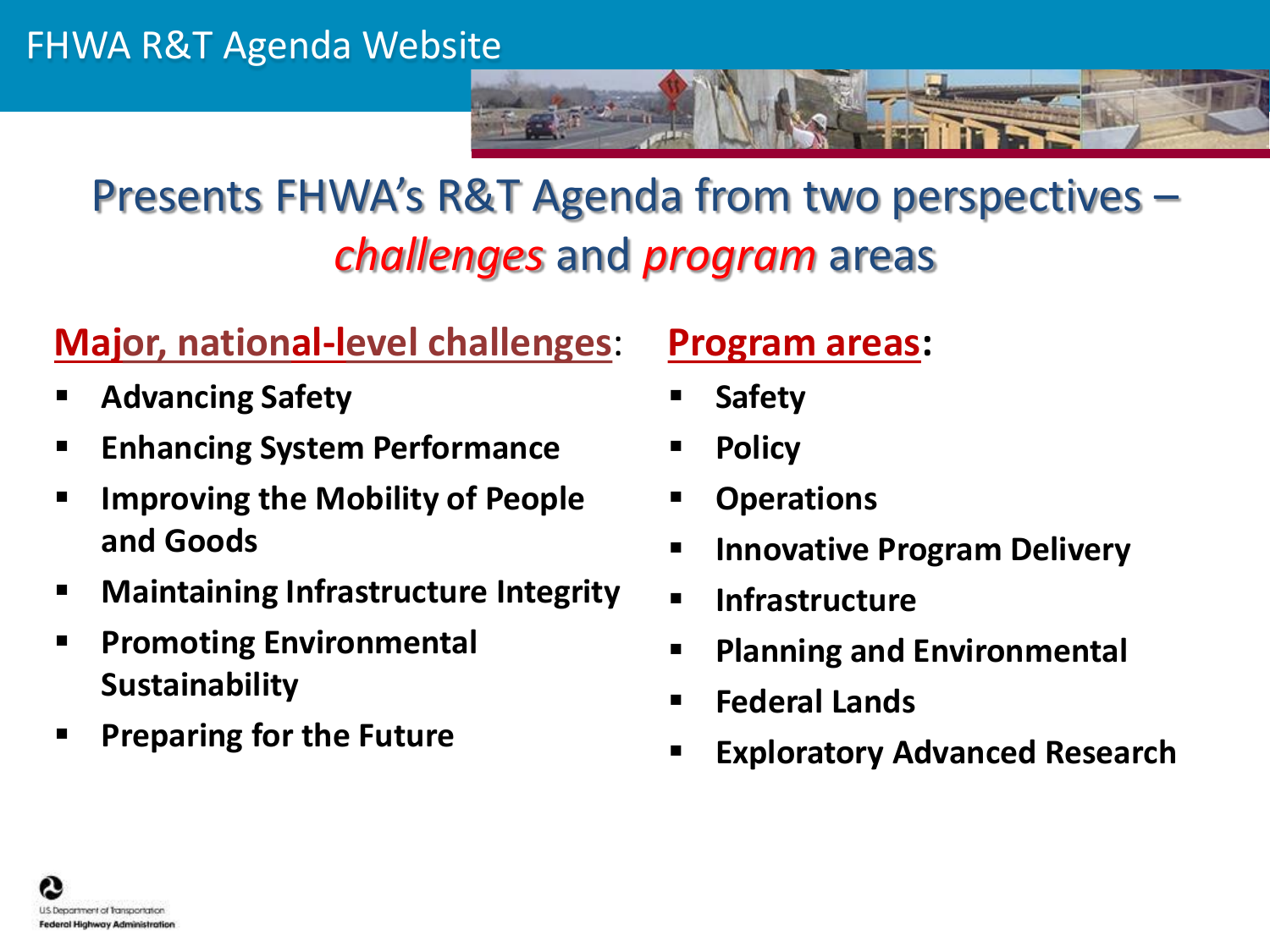#### FHWA R&T Agenda Website



### R&T Agenda Homepage / Challenges

|                   |                                                                      |                                                        |                                                                                                                                                           | <b>Search</b>                    |                                                                                                   | <b>Submit</b> |  |
|-------------------|----------------------------------------------------------------------|--------------------------------------------------------|-----------------------------------------------------------------------------------------------------------------------------------------------------------|----------------------------------|---------------------------------------------------------------------------------------------------|---------------|--|
|                   | <b>Federal Highway Administration Research and Technology</b>        |                                                        | Coordinating, Developing, and Delivering Highway Transportation Innovations                                                                               |                                  |                                                                                                   |               |  |
|                   | FEDERAL HIGHWAY ADMINISTRATION (FHWA) RESEARCH AND TECHNOLOGY AGENDA |                                                        |                                                                                                                                                           |                                  |                                                                                                   |               |  |
|                   | Home                                                                 | <b>Challenges</b>                                      | <b>Mooting the Challenges</b>                                                                                                                             | <b>Site map</b>                  |                                                                                                   |               |  |
| Rasearch Home     |                                                                      |                                                        |                                                                                                                                                           |                                  | Federal Highway Administration > Research > FHWA Research > FHWA Research and Technology Agenda   |               |  |
| <b>TFHRC Home</b> |                                                                      |                                                        | Federal Highway Administration (FHWA) Research and Technology Agenda                                                                                      |                                  |                                                                                                   |               |  |
|                   |                                                                      |                                                        |                                                                                                                                                           |                                  |                                                                                                   |               |  |
|                   |                                                                      | <b>Preparing for the Future</b>                        |                                                                                                                                                           |                                  |                                                                                                   |               |  |
|                   |                                                                      | <b>FHWA's vision for the Nation's roadways</b>         |                                                                                                                                                           |                                  |                                                                                                   |               |  |
|                   |                                                                      | extends beyond today's challenges,                     |                                                                                                                                                           |                                  |                                                                                                   |               |  |
|                   |                                                                      | anticipating the emerging issues of<br>tomorrow.       |                                                                                                                                                           |                                  |                                                                                                   |               |  |
|                   |                                                                      | Learn more >>                                          |                                                                                                                                                           |                                  |                                                                                                   |               |  |
|                   |                                                                      |                                                        |                                                                                                                                                           |                                  |                                                                                                   |               |  |
|                   |                                                                      |                                                        |                                                                                                                                                           |                                  | 123456                                                                                            |               |  |
|                   |                                                                      |                                                        |                                                                                                                                                           |                                  |                                                                                                   |               |  |
|                   |                                                                      |                                                        | Welcome to the FHWA Research and Technology Agenda. Discover how FHWA's<br>onices and programs are addressing six of the Nation's key highway challenges. |                                  |                                                                                                   |               |  |
|                   |                                                                      |                                                        |                                                                                                                                                           |                                  |                                                                                                   |               |  |
|                   | Challenges                                                           |                                                        |                                                                                                                                                           | <b>Meeting the Challenges</b>    |                                                                                                   |               |  |
|                   |                                                                      | high-priority highway challenges that affect all of us | The FHWA Research and Technology Agenda targets six                                                                                                       |                                  | Learn how FHWA's offices and programs are meeting<br>today's highway challenges through research. |               |  |
|                   | advancing safety                                                     |                                                        | enhancing                                                                                                                                                 |                                  |                                                                                                   |               |  |
|                   | improving mobility<br>maintaining infrastructure                     |                                                        | performance<br>promoting                                                                                                                                  | • Infrastructure<br>• Operations | • Planning, Environment, and Realty<br>• Policy                                                   |               |  |
|                   | integrity                                                            |                                                        | sustainability<br>preparing for the                                                                                                                       | • Safety<br>• Federal Lands      | • Exploratory Advanced Research<br>• Innovative Program Delivery                                  |               |  |
|                   |                                                                      |                                                        | future                                                                                                                                                    |                                  |                                                                                                   |               |  |
|                   | a basan sa mara sa san na basan a gu basa                            |                                                        |                                                                                                                                                           |                                  |                                                                                                   |               |  |
|                   |                                                                      |                                                        |                                                                                                                                                           |                                  |                                                                                                   |               |  |

U.S. Department of Transp Federal Highway Administration 11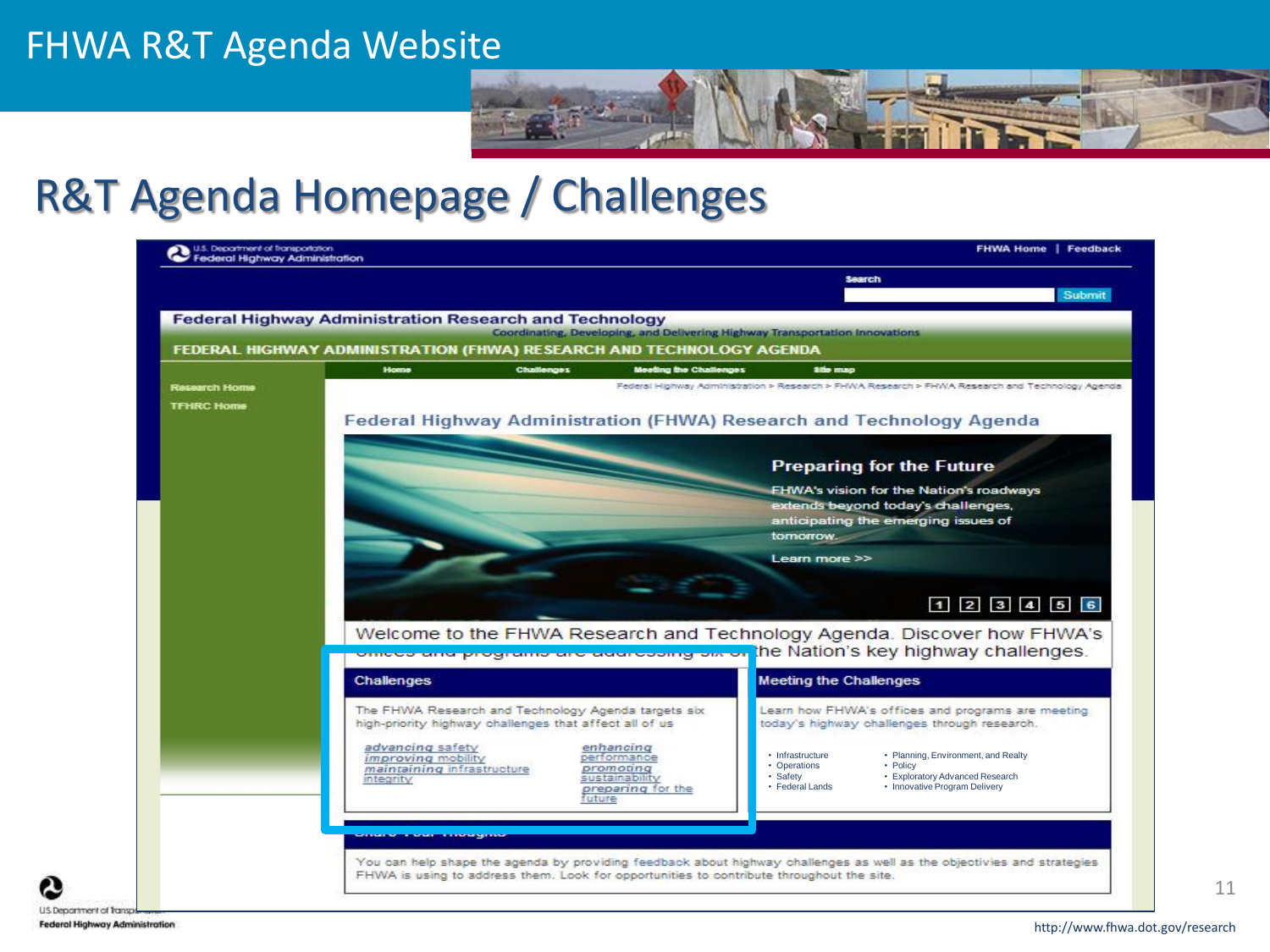#### FHWA R&T Agenda Website



### Infrastructure Challenges

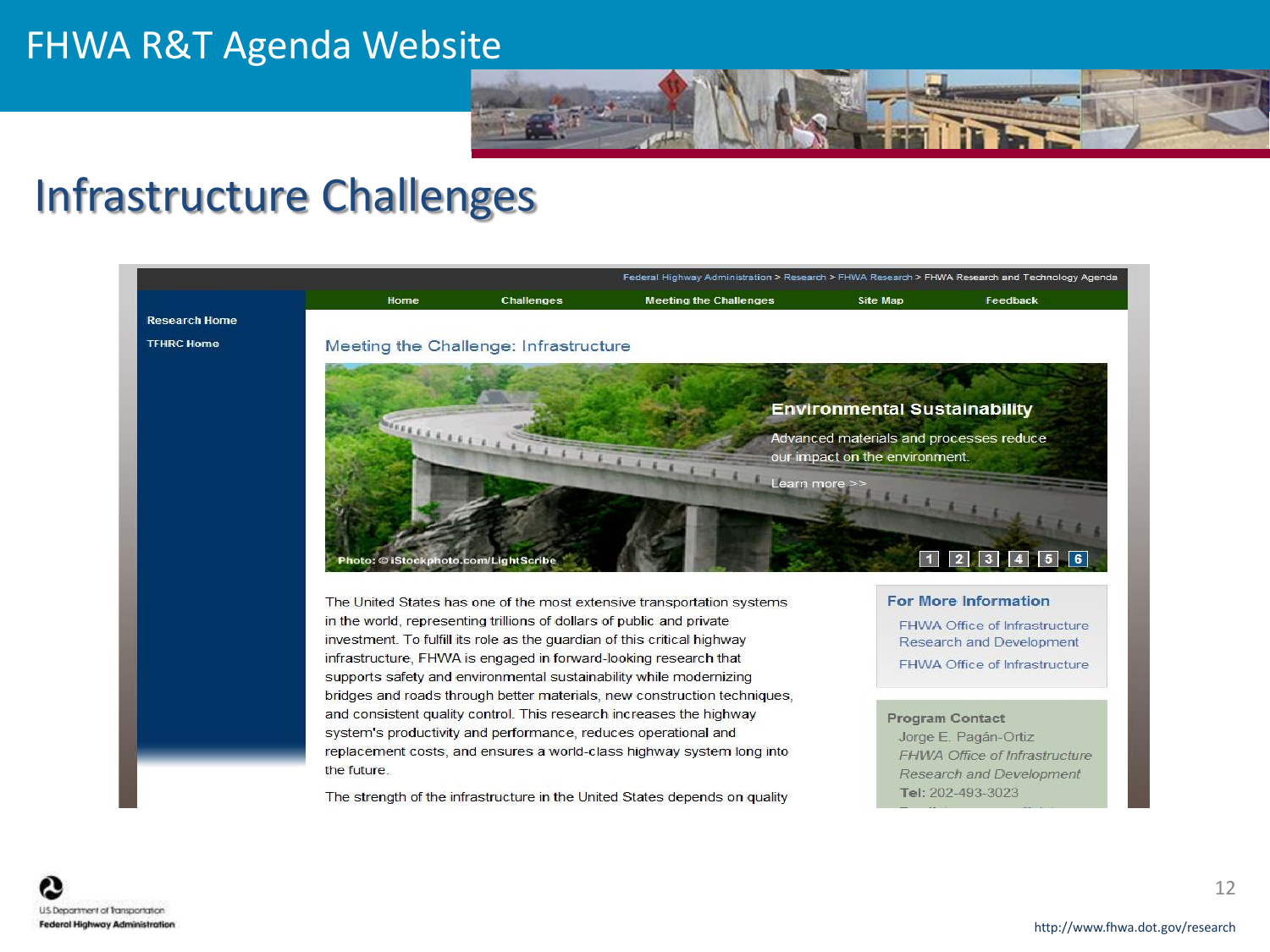

# We want your feedback!

#### **R&T Agenda Questions:**

- *What do you see as the key highway transportation problems facing the nation?*
- *Is FHWA addressing the right (nationally critical) challenges? If not, what other national challenges should FHWA address?*
- *Does FHWA's overall research strategy align with the most critical challenges? If not, what areas are missing?*
- *Are you engaged in research that may contribute to FHWA's research strategies? If so, please explain.*